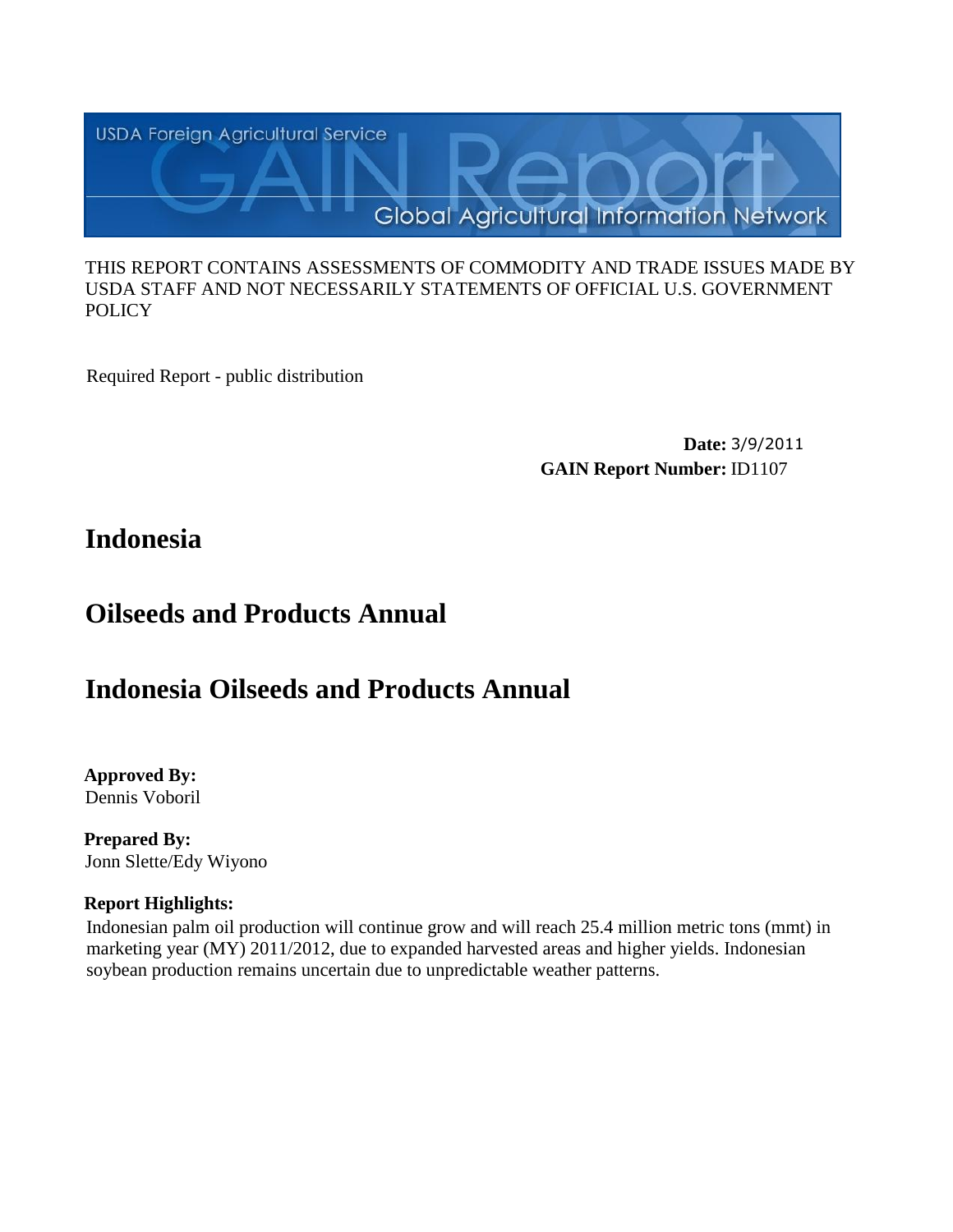#### **Executive Summary:**

- Post predicts an increase in palm oil production from 23.6 mmt in MY 2010/2011 to 25.4 mmt in MY 2011/2012 thanks to larger harvesting area at 6.35 million hectares and yield improvement at 4.0 mt per hectare.
- Palm kernel, palm kernel oil, and palm kernel meal, in parallel with an increase in palm oil production, are predicted to register an increase in production to 6.8 mmt, 2.96 mmt, and 3.54 mmt respectively in MY 2011/2012.
- Whether Indonesia's soybean production will increase in MY 2010/2011 remains ambiguous due to weather uncertainty. Post predicts soybean production level at 720,000 metric ton (mt) in MY 2011/2012.
- Post estimates an increase in importation of soybean meal to 2.7 mmt in MY 2011/2012 thanks to six percent growth in animal feed production.
- Indonesia fresh coconut production has been on the downtrend due to smaller harvesting area  $\bullet$ and declining yields. Consequently, production of copra and copra's derivative products crude coconut oil and copra meal - is predicted to decline in the next two marketing years.
- Indonesia imported 195,000 mt of peanuts in MY 2009/2010. Reduced production is expected to lead to an import level of 292,000 mt in MY 2010/2011. Imports will slightly drop to 250,000 mt in MY 2011/2012 thanks to a projected production recovery.

# **Commodities:**

Oil, Palm

# **Production:**

Indonesia's palm oil production will continue to grow to 25.4 mmt in MY 2011/2012. This growth will be primarily driven by increased harvested areas and higher yields. Between the years of 2000 – 2010, the harvested area for oil palm growth fluctuated between 200,000 to 500,000 hectares, with average growth being roughly 340,000 hectares. Post estimates that the harvested area will increase by an additional 250,000 hectares in MY 2011/2012, reaching a total 6.35 million hectares. Production yields are expected to increase to 4.0 mt per hectare, as more harvested area begins to enter peak production. Moreover, higher palm oil prices will provide increased economic incentives for increased use of fertilizer and better crop management.

# **Consumption:**

Palm oil for domestic consumption is dominated by the Indonesian food processing industry. Food uses of palm oil have averaged annual growth rates of nearly four percent since 2003. The use of palm oil by the domestic food industry is predicted to increase to approximately 4.6 mmt in MY 2011/2012.

Post predicts that the palm oil as biofuel feedstock will not likely experience progressive growth during the next two years. Limited government subsidies available to biofuel producers, competition with subsidized fossil fuels and uncompetitive biofuel purchasing prices by PERTAMINA (Indonesia's state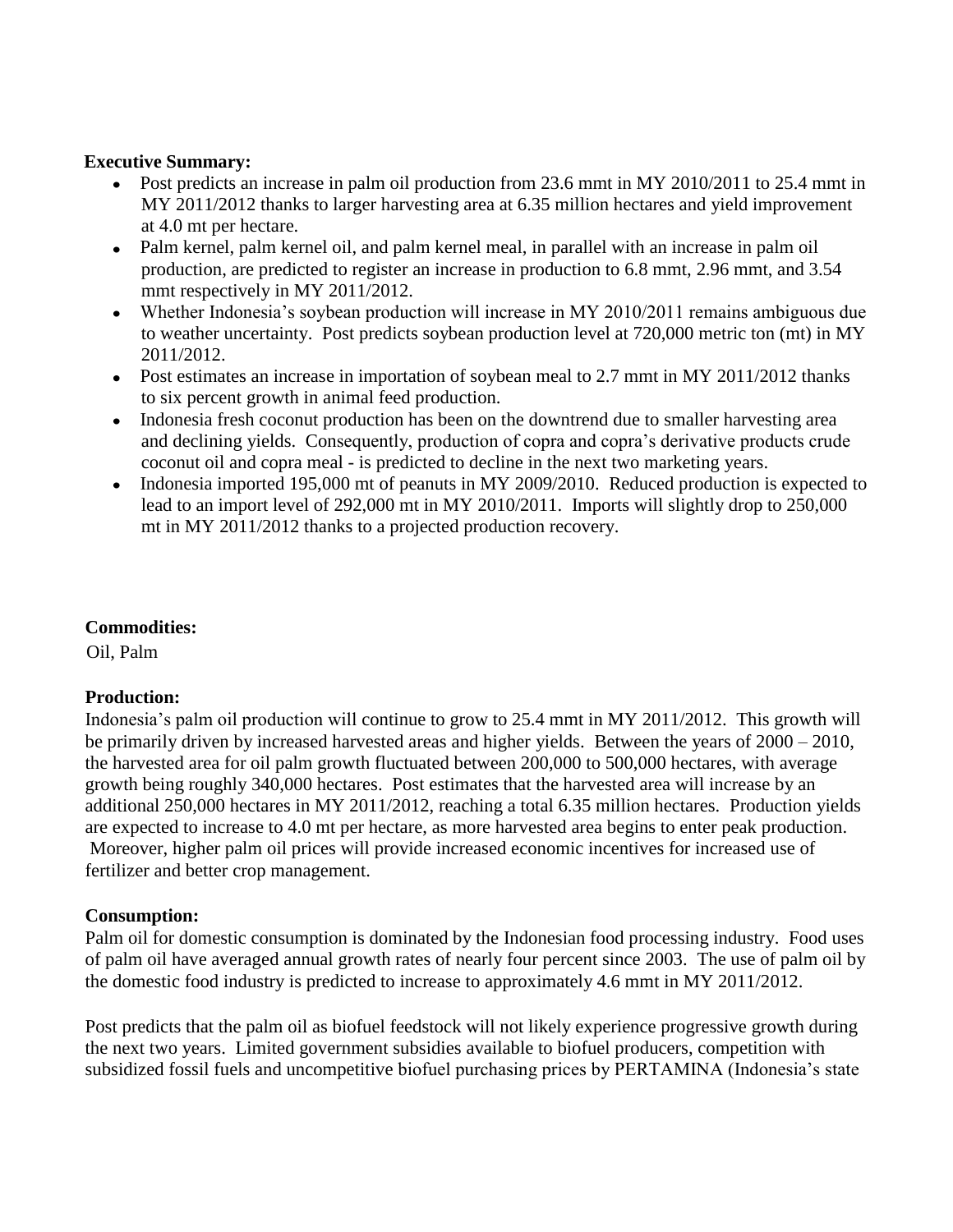owned oil company) prohibits the establishment of a transparent and competitive Indonesian biofuels market.

Currently the Government of Indonesia (GOI) is developing downstream palm oil industrial processing clusters, primarily for oleochemical production. Progress toward realizing this plan has been slow. As a result, domestic palm oil use by oleochemical industries will experience only moderate growth. Post estimates an increase in industrial use of palm oil by biofuel and oleochemical industry to 1.25 mmt in MY 2011/2012.

Feed production is expected to increase by six percent to 11 mmt in MY 2011/2012. The feed industry will procure 185,000 mt of palm oil during the same marketing year.

# **Trade:**

Post predicts that the majority of Indonesian palm oil will be exported in the next marketing year, with domestic consumption growth remaining moderate. Post predicts export volumes of palm oil will grow from 17.85 mmt in the current marketing year to 19.35 mmt in MY 2011/2012, with vegetable oil demand from China and India being the primary driver. Export growth to Europe depends on Indonesia's compliance with sustainable palm oil production requirements and the progress in Reducing Emissions from Deforestation and Forest Degradation (REDD) enforcement. Significantly, Europe's supply and demand situation for rapeseed and sunflower oil will also be relevant in their demand for palm oil. Provided that external factors remain predictable, Post expects Indonesian palm oil export to Europe in MY 2011/2012 will remain consistent at roughly 4.0 mmt.

**Stocks:**Post expects ending stocks to increase from 302,000 mt in MY 2010/2011 to 367,000 mt in MY 2011/2012.

# **Policy:**

- The Indonesian Palm Oil Producers Association (GAPKI) has proposed to the GOI a scheme to  $\bullet$ replace progressive palm oil export taxes with a three percent flat tax. The GOI has indicated that it may be possibility of adopting a flat tax, but stressed that the percentage must be greater than the three percent proposed by GAPKI. This debate remains ongoing and the GOI continues to maintain its progressive export tax, which raises taxes on a sliding scale based on the international price of palm oil. This results in higher export taxes during periods of high palm oils prices.
- The GOI was expected to start implementing REDD as of January 2011. However, implementation achieved, as stakeholders, to include the Ministry of Forestry, the Ministry of Agriculture, palm oil production companies, mining companies, and non-governmental organizations are still debating whether the draft should include only primary forests or both primary and secondary forests that are prohibited to be converted into other area uses such as mining and estate business.
- The rising palm oil prices have triggered a domestic cooking oil price hike. The GOI, hopes to maintain more stable cooking oil prices by providing consumer price control subsidies. Up to 240 billion Indonesian rupiah (roughly \$20 million) has been put aside for this initiative in calendar year 2011.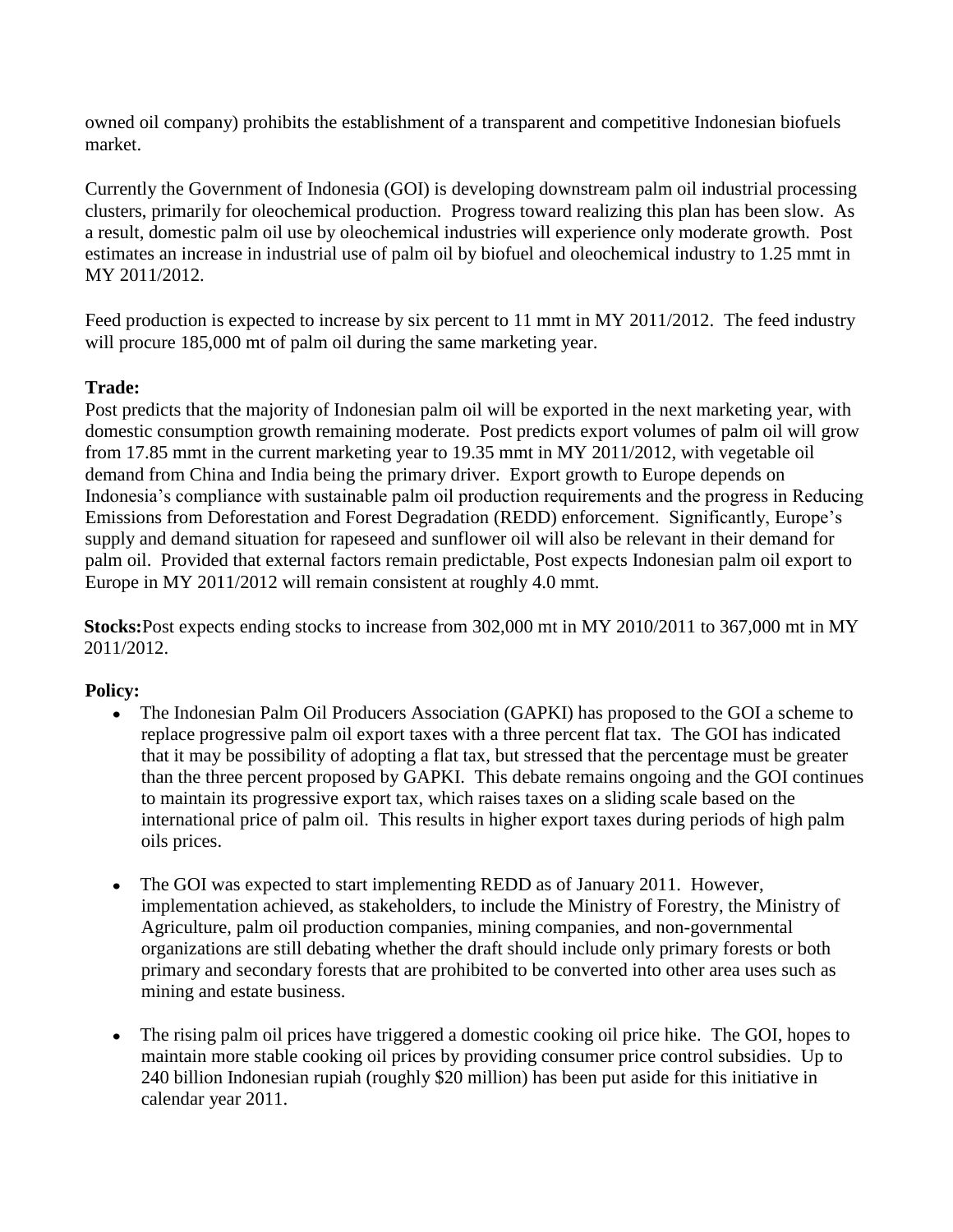| ---                    |                                |                                |                                |                                |                                |                 |
|------------------------|--------------------------------|--------------------------------|--------------------------------|--------------------------------|--------------------------------|-----------------|
| Oil, Palm<br>Indonesia | 2009/2010                      |                                | 2010/2011                      |                                |                                | 2011/2012       |
|                        |                                | Market Year Begin: Oct<br>2009 |                                | Market Year Begin: Oct<br>2010 | Market Year Begin: Oc<br>2011  |                 |
|                        | <b>USDA</b><br><b>Official</b> | New Post                       | <b>USDA</b><br><b>Official</b> | <b>New Post</b>                | <b>USDA</b><br><b>Official</b> | <b>New Post</b> |
| Area Planted           |                                | 7.650                          |                                | 7.800                          |                                | 8,00            |
| Area Harvested         |                                | 5.900                          |                                | 6.100                          |                                | 6.35            |

# Area Planted | 0 | 7,650 | 0 | 7,800 | 8,000 Area Harvested | 0 | 5,900 | 0 | 6,100 | 6,350 Trees 0 1,040,400 0 1,060,800 1,088,000 Beginning Stocks 297 190 190 242 242 242 297 Production 22,000 22,000 23,600 23,600 25,400 MY Imports 55 55 55 55 55 MY Imp. from U.S. 0 0 0 0 0 MY Imp. from EU 0 0 0 0 0 Total Supply 22,245 22,245 23,897 23,897 25,752 MY Exports | 16,573 | 16,573 | 17,850 | 17,850 | 19,350 MY Exp. to EU 2,950 | 2,950 | 2,950 | 4,000 | 4,000 | 4,330 Industrial Dom. Cons. 1,165 1,165 1,180 1,180 1,250 Food Use Dom. Cons. 4,110 4,110 4,395 4,400 4,600 Feed Waste Dom. Cons. 155 155 170 170 185 Total Dom. Cons. 6,035 5,430 5,430 5,745 5,750 5,750 5,750 5,750 5,035 Ending Stocks 267 222 242 242 242 2302 297 367 Total Distribution 22,245 22,245 23,897 23,897 25,752 CY Imports 5 5 5 5 5 CY Imp. from U.S. 0 0 0 0 0 CY Exports 16,750 18,000 18,000 19,540 CY Exp. to U.S. 0 0 TS=TD 0 0 0

# **Commodities:**

Oilseed, Palm Kernel

# **Production:**

Palm fruit has two major parts, including the mesocarp from which palm oil is extracted and the kernel. The following chart demonstrates the total amounts of Indonesian palm kernel over the last several decades: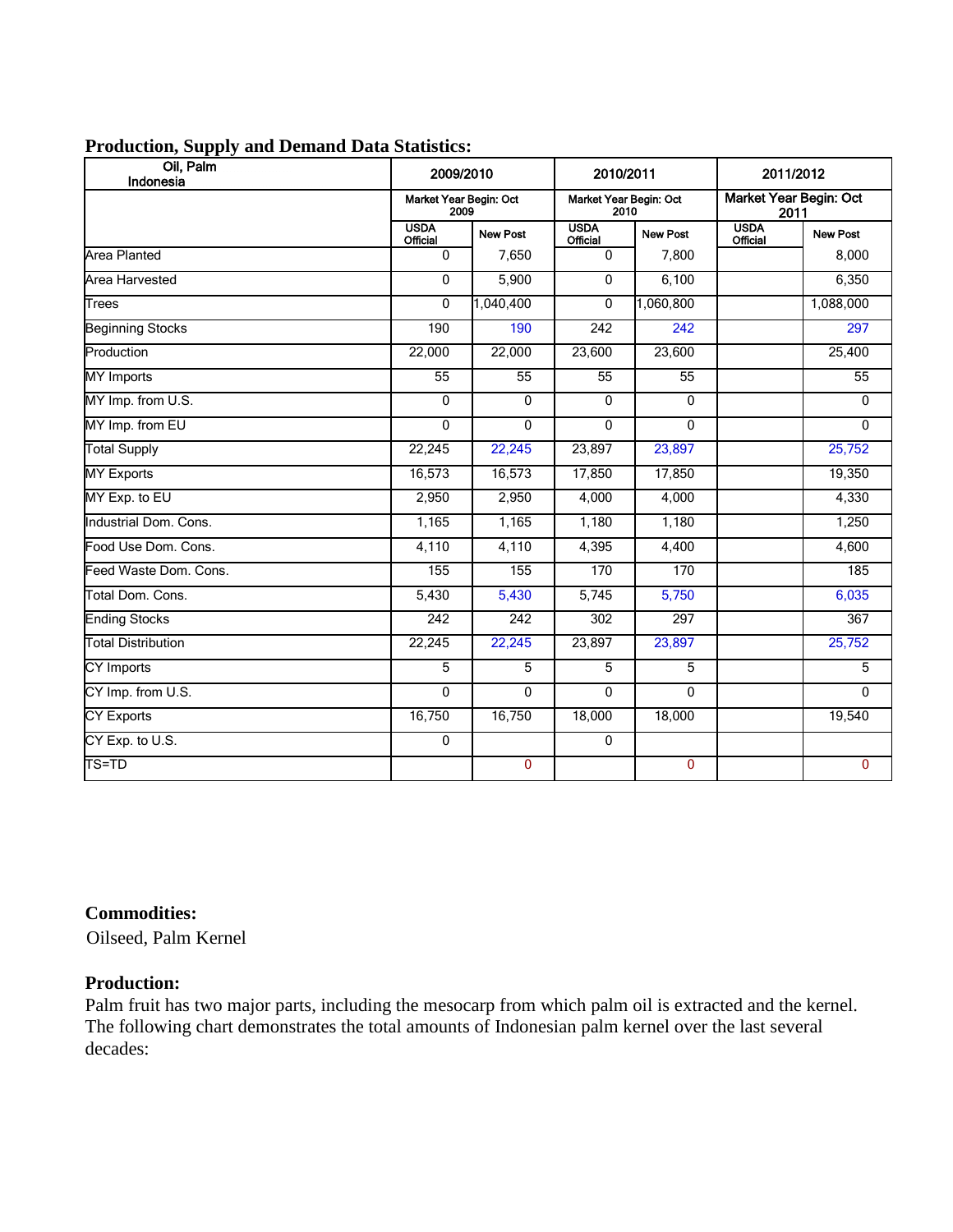

The above data shows that total palm kernel production experienced steep growth since 1999, reaching 12.4 mmt in 2010. In 2009 palm kernel crushers only used 48 percent of the palm kernel produced. However, this level is up significantly since 2000 due to increased capacity of palm kernel processing plants.

Palm kernel production stood at 5.875 mmt in MY 2009/2010. Post predicts that this will rise to 6.125 and 6.8 mmt in MY 2010/2011 and 2011/2012 respectively.

## **Consumption:**

97 percent of palm kernel used by Indonesian crushers goes toward the production PKO (and subsequently PKM). The remaining three percent of Indonesian palm kernel is used in the production of livestock feed. No Indonesian palm kernel is exported, and Indonesia does not currently import palm kernel, as the domestic supply exceeds demand.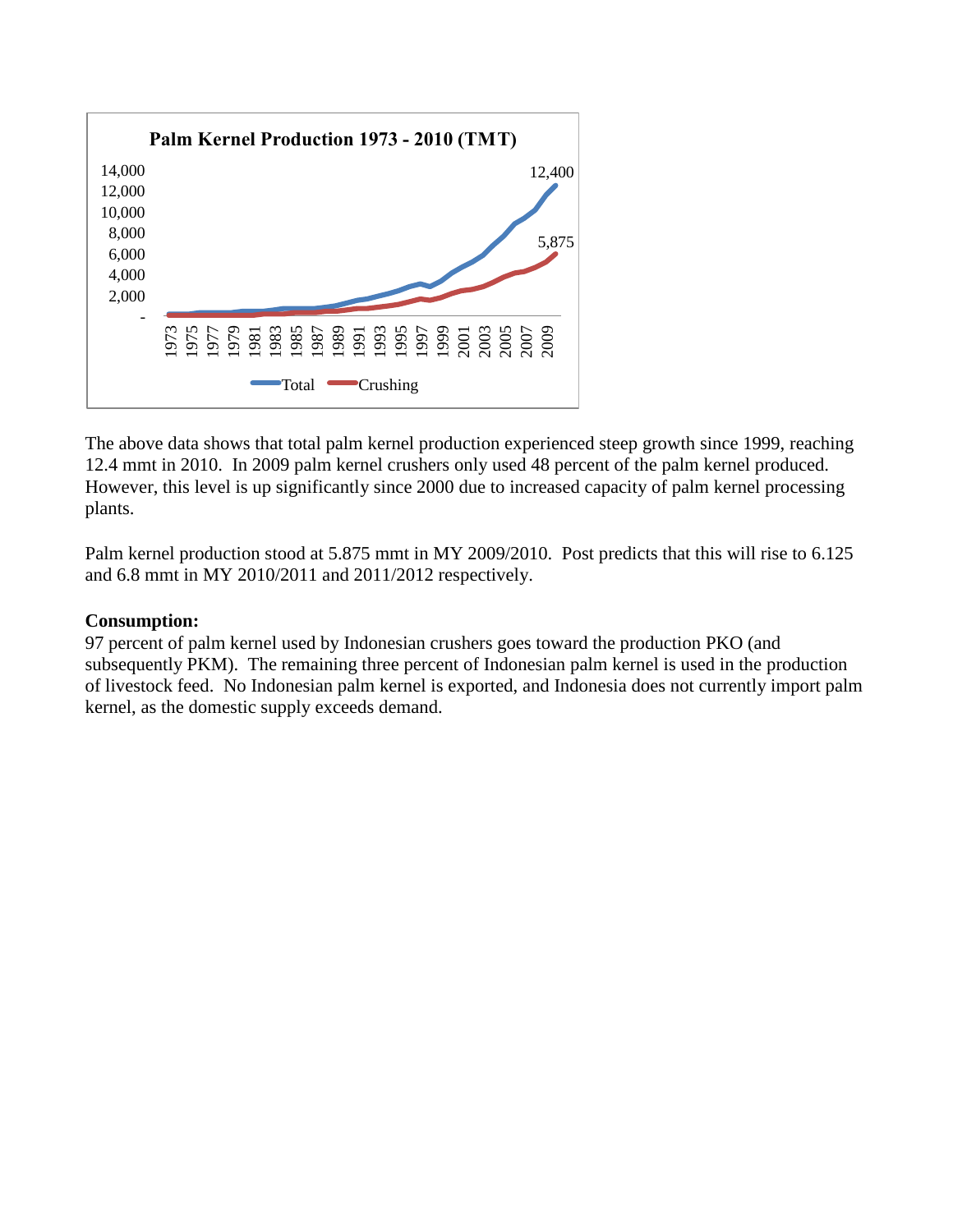| Oilseed, Palm Kernel<br>Indonesia | 2009/2010                                                        |                    | 2010/2011                             |                    | 2011/2012            |                 |
|-----------------------------------|------------------------------------------------------------------|--------------------|---------------------------------------|--------------------|----------------------|-----------------|
|                                   | Market Year Begin: Oct<br>Market Year Begin: Oct<br>2009<br>2010 |                    | <b>Market Year Begin: Oct</b><br>2011 |                    |                      |                 |
|                                   | <b>USDA</b><br>Official                                          | <b>New</b><br>Post | <b>USDA</b><br>Official               | <b>New</b><br>Post | <b>USDA Official</b> | <b>New Post</b> |
| <b>Area Planted</b>               | $\mathbf{0}$                                                     | 7,650              | 0                                     | 7,800              |                      | 8,000           |
| Area Harvested                    | 3,250                                                            | 5,900              | 0                                     | 6,100              |                      | 6,350           |
| Trees                             | $\Omega$                                                         |                    | $\Omega$                              |                    |                      | $\Omega$        |
| <b>Beginning Stocks</b>           | 230                                                              | 230                | 80                                    | 80                 |                      | 85              |
| Production                        | 5,875                                                            | 5,875              | 6,300                                 | 6,125              |                      | 6,800           |
| <b>MY</b> Imports                 | $\mathbf{0}$                                                     | $\mathbf{0}$       | $\Omega$                              | $\mathbf{0}$       |                      | $\mathbf 0$     |
| MY Imp. from U.S.                 | $\mathbf{0}$                                                     | $\mathbf{0}$       | 0                                     | $\mathbf{0}$       |                      | 0               |
| MY Imp. from EU                   | $\mathbf{0}$                                                     | $\mathbf{0}$       | 0                                     | $\mathbf{0}$       |                      | $\mathbf{0}$    |
| <b>Total Supply</b>               | 6,105                                                            | 6,105              | 6,380                                 | 6,205              |                      | 6,885           |
| <b>MY Exports</b>                 | $\mathbf{0}$                                                     | $\mathbf{0}$       | $\mathbf{0}$                          | $\mathbf{0}$       |                      | $\mathbf{0}$    |
| MY Exp. to EU                     | $\Omega$                                                         | $\Omega$           | $\Omega$                              | $\Omega$           |                      | $\Omega$        |
| Crush                             | 5,950                                                            | 5,950              | 6,200                                 | 6,045              |                      | 6,710           |
| Food Use Dom. Cons.               | $\Omega$                                                         | $\Omega$           | 0                                     | $\Omega$           |                      | $\mathbf 0$     |
| Feed Waste Dom. Cons.             | 75                                                               | 75                 | 75                                    | 75                 |                      | $\overline{75}$ |
| Total Dom. Cons.                  | 6,025                                                            | 6,025              | 6,275                                 | 6,120              |                      | 6,785           |
| <b>Ending Stocks</b>              | 80                                                               | 80                 | 105                                   | 85                 |                      | 100             |
| <b>Total Distribution</b>         | 6,105                                                            | 6,105              | 6,380                                 | 6,205              |                      | 6,885           |
| CY Imports                        | $\mathbf 0$                                                      | $\mathbf 0$        | 0                                     | $\mathbf 0$        |                      | 0               |
| CY Imp. from U.S.                 | 0                                                                | $\mathbf 0$        | 0                                     | $\mathbf 0$        |                      | $\mathbf 0$     |
| <b>CY Exports</b>                 | 0                                                                | $\mathbf{0}$       | 0                                     | $\mathbf 0$        |                      | $\mathbf 0$     |
| CY Exp. to U.S.                   | $\mathbf 0$                                                      | $\mathbf 0$        | 0                                     | $\bf{0}$           |                      | $\mathbf 0$     |
| TS=TD                             |                                                                  | $\mathbf 0$        |                                       | $\mathbf 0$        |                      | $\overline{0}$  |

#### **Commodities:**

Oil, Palm Kernel

# **Production:**

PKO is derived from palm kernel at the extraction rate of around 44 percent. Indonesia produced 2.6 mmt of PKO in MY 2009/2010. Increasing palm oil production and expanding crushing capacity would raise PKO production to 2.65 and 2.96 mmt in MY 2010/2011 and 2011/2012 respectively.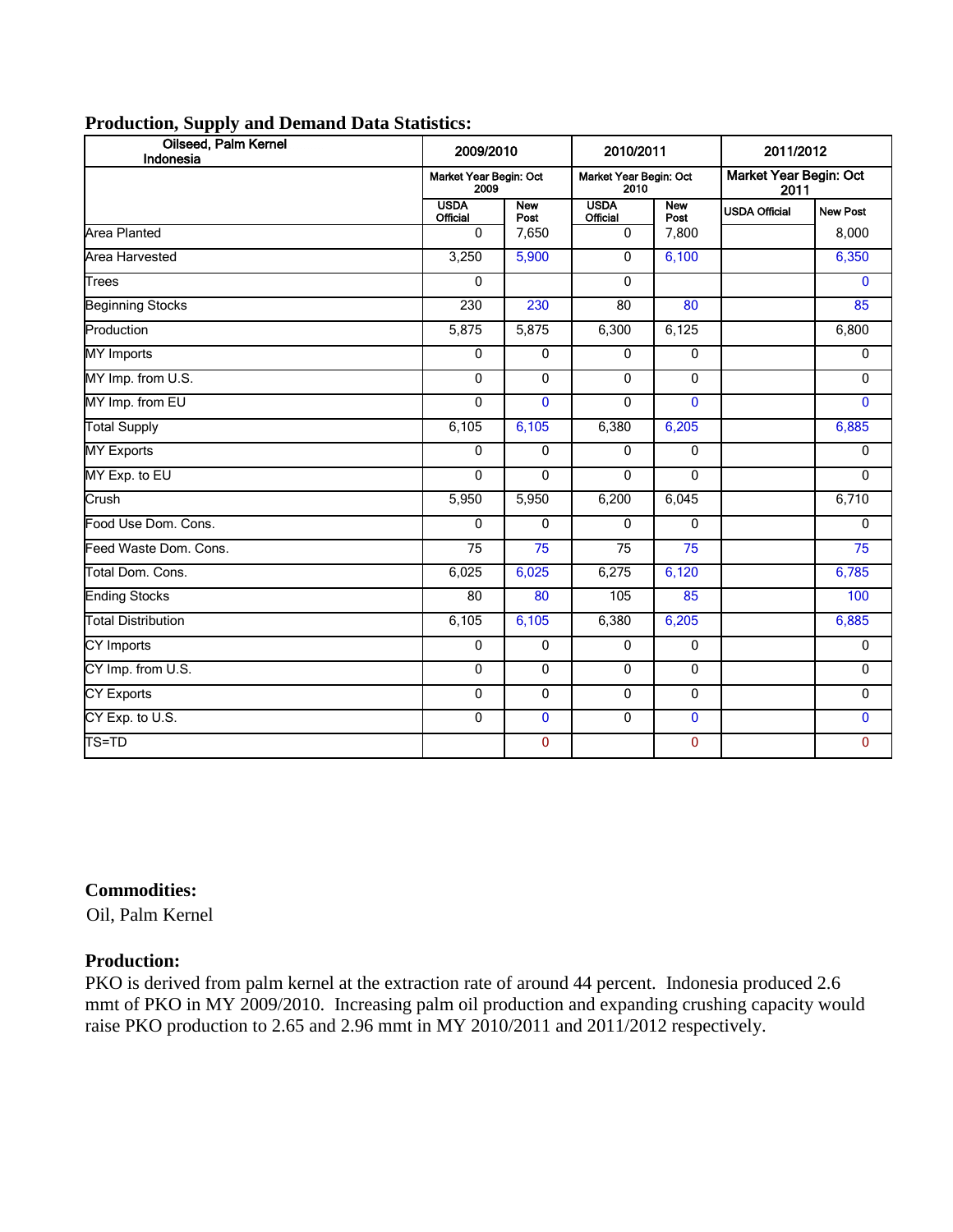# **Consumption:**

Domestic use is approximately 33 percent of total Indonesian PKO production, with domestic industrial consuming the lion's share (85 percent).

#### **Trade:**

66 percent of total Indonesian PKO production is destined for the export market. Indonesia PKO exports registered at nearly 1.59 mmt in MY 2009/2010. The volume is expected to grow to 1.8 and 2 mmt in MY 2010/2011 and MY 2011/2012 respectively.

| Oil, Palm Kernel<br>Indonesia  | 2009/2010                      |                    | 2010/2011                      |                    | 2011/2012                      |                 |  |
|--------------------------------|--------------------------------|--------------------|--------------------------------|--------------------|--------------------------------|-----------------|--|
|                                | Market Year Begin: Oct<br>2009 |                    | Market Year Begin: Oct<br>2010 |                    | Market Year Begin: Oct<br>2011 |                 |  |
|                                | <b>USDA</b><br><b>Official</b> | <b>New</b><br>Post | <b>USDA</b><br><b>Official</b> | <b>New</b><br>Post | <b>USDA Official</b>           | <b>New Post</b> |  |
| Crush                          | 5,950                          | 5,950              | 6,200                          | 6,045              |                                | 6,750           |  |
| Extr. Rate, 999.9999           | 0.                             | 0.4378             | 0.                             | 0.4384             |                                | 0.4378          |  |
| <b>Beginning Stocks</b>        | $\overline{36}$                | 36                 | 225                            | 225                |                                | 187             |  |
| Production                     | 2,605                          | 2,605              | 2,715                          | 2,650              |                                | 2,955           |  |
| <b>MY</b> Imports              | $\overline{2}$                 | $\overline{2}$     | $\overline{2}$                 | $\overline{2}$     |                                | $\overline{2}$  |  |
| MY Imp. from U.S.              | $\overline{0}$                 | $\overline{0}$     | $\overline{0}$                 | $\overline{0}$     |                                | $\overline{0}$  |  |
| MY Imp. from EU                | $\mathbf{0}$                   | $\Omega$           | $\mathbf{0}$                   | $\mathbf{0}$       |                                | $\mathbf{0}$    |  |
| <b>Total Supply</b>            | 2,643                          | 2,643              | 2,942                          | 2,877              |                                | 3,144           |  |
| <b>MY Exports</b>              | 1,586                          | 1,586              | 1,900                          | 1,800              |                                | 2,030           |  |
| MY Exp. to EU                  | 550                            | 550                | 550                            | 550                |                                | 600             |  |
| Industrial Dom. Cons.          | 700                            | 700                | 750                            | 750                |                                | 800             |  |
| Food Use Dom. Cons.            | 132                            | 132                | 140                            | 140                |                                | 150             |  |
| Feed Waste Dom. Cons.          | 0                              | 0                  | $\mathbf 0$                    | 0                  |                                | $\mathbf{0}$    |  |
| Total Dom. Cons.               | 832                            | 832                | 890                            | 890                |                                | 950             |  |
| <b>Ending Stocks</b>           | 225                            | 225                | 152                            | 187                |                                | 164             |  |
| <b>Total Distribution</b>      | 2,643                          | 2,643              | 2,942                          | 2,877              |                                | 3,144           |  |
| <b>CY Imports</b>              | $\overline{2}$                 | $\overline{2}$     | $\overline{2}$                 | $\overline{2}$     |                                | $\overline{2}$  |  |
| CY Imp. from U.S.              | 0                              | 0                  | 0                              | 0                  |                                | $\mathbf{0}$    |  |
| <b>CY Exports</b>              | 1,650                          | 1,650              | 1,950                          | 1,950              |                                | 2,100           |  |
| $CY$ Exp. to $\overline{US}$ . | $\mathbf 0$                    | $\mathbf 0$        | 0                              | 0                  |                                | 0               |  |
| TS=TD                          |                                | $\mathbf{0}$       |                                | 0                  |                                | $\mathbf{0}$    |  |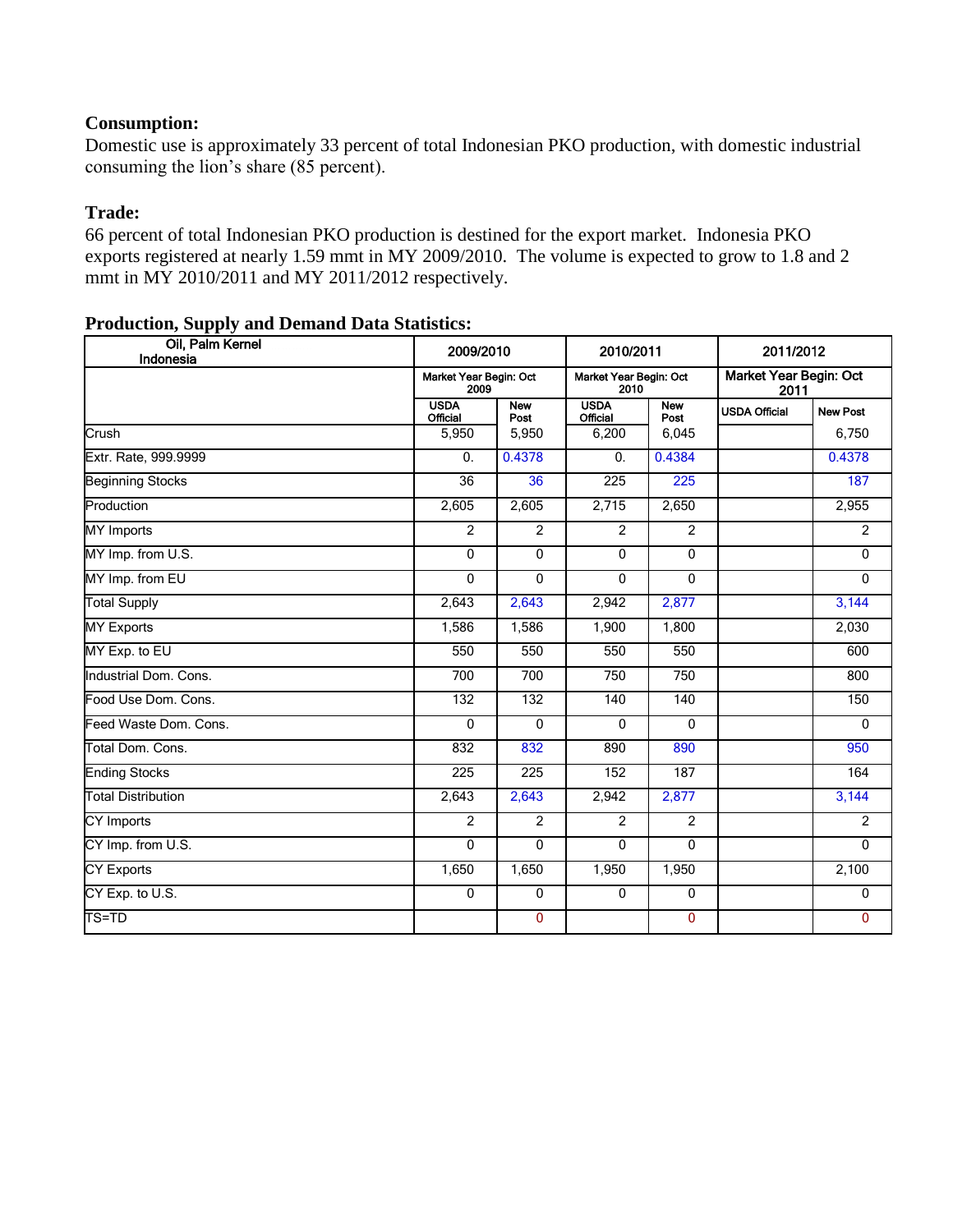Meal, Palm Kernel

## **Production:**

PKM is derived from palm kernel at the extraction rate of around 53 percent. Indonesia produced 3.12 mmt of PKM in MY 2009/2010. Increasing palm oil production and expanding crushing capacity would raise PKM production to 3.2 and 3.5 mmt in MY 2010/2011 and 2011/2012 respectively.

#### **Consumption:**

Domestically, PKM is only consumed for animal feed and accounted for nearly 400,000 mt in MY 2009/2010. Feed use of PKM is expected to slowly grow to 450,000 and 500,000 mt in MY 2010/2011 and 2011/2012 respectively.

#### **Trade:**

85 percent of total Indonesian PKM production is destined for the export market. Indonesian PKM exports registered at 2.6 mmt in MY 2009/2010. The volume is expected to grow to 2.8 and more than 3 mmt in MY 2010/2011 and MY 2011/2012 respectively.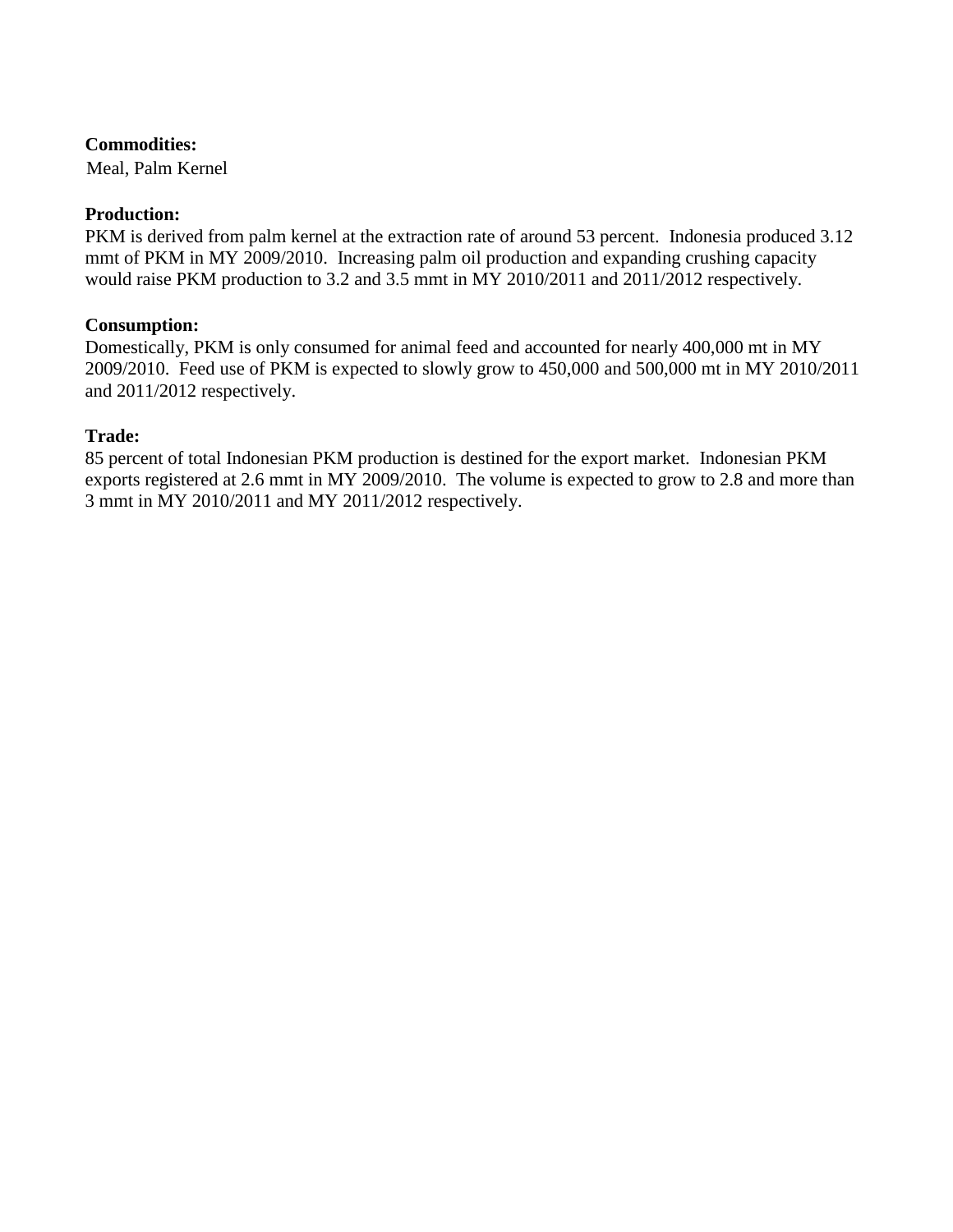| Meal, Palm Kernel<br>Indonesia | 2009/2010                                                                                          |                    | 2010/2011                      |                    | 2011/2012            |                 |
|--------------------------------|----------------------------------------------------------------------------------------------------|--------------------|--------------------------------|--------------------|----------------------|-----------------|
|                                | Market Year Begin: Oct<br>Market Year Begin: Oct<br>Market Year Begin: Oct<br>2009<br>2010<br>2011 |                    |                                |                    |                      |                 |
|                                | <b>USDA</b><br>Official                                                                            | <b>New</b><br>Post | <b>USDA</b><br><b>Official</b> | <b>New</b><br>Post | <b>USDA Official</b> | <b>New Post</b> |
| Crush                          | 5,950                                                                                              | 5,950              | 6,200                          | 6,045              |                      | 6,750           |
| Extr. Rate, 999.9999           | 1 <sub>1</sub>                                                                                     | 0.5235             | $\mathbf{1}$ .                 | 0.5327             |                      | 0.5237          |
| <b>Beginning Stocks</b>        | 30                                                                                                 | 30                 | 144                            | 144                |                      | 115             |
| Production                     | 3,115                                                                                              | 3,115              | 3,245                          | 3,220              |                      | 3,535           |
| <b>MY</b> Imports              | $\overline{2}$                                                                                     | $\overline{2}$     | $\mathbf{1}$                   | 1                  |                      | $\overline{2}$  |
| MY Imp. from U.S.              | 0                                                                                                  | $\mathbf{0}$       | $\mathbf{0}$                   | $\mathbf{0}$       |                      | $\mathbf{0}$    |
| MY Imp. from EU                | 0                                                                                                  | $\mathbf{0}$       | $\mathbf{0}$                   | $\mathbf{0}$       |                      | $\mathbf{0}$    |
| <b>Total Supply</b>            | 3,147                                                                                              | 3,147              | 3,390                          | 3,365              |                      | 3,652           |
| <b>MY Exports</b>              | 2,606                                                                                              | 2,606              | 2,800                          | 2,800              |                      | 3,025           |
| MY Exp. to EU                  | 600                                                                                                | 600                | 600                            | 600                |                      | 700             |
| Industrial Dom. Cons.          | $\Omega$                                                                                           | $\Omega$           | $\mathbf{0}$                   | $\mathbf{0}$       |                      | $\Omega$        |
| Food Use Dom. Cons.            | $\overline{0}$                                                                                     | $\overline{0}$     | $\overline{0}$                 | $\mathbf{0}$       |                      | $\overline{0}$  |
| Feed Waste Dom. Cons.          | 397                                                                                                | 397                | 450                            | 450                |                      | 500             |
| Total Dom. Cons.               | 397                                                                                                | 397                | 450                            | 450                |                      | 500             |
| <b>Ending Stocks</b>           | 144                                                                                                | 144                | 140                            | 115                |                      | 127             |
| <b>Total Distribution</b>      | 3,147                                                                                              | 3,147              | 3,390                          | 3,365              |                      | 3,652           |
| <b>CY Imports</b>              | 0                                                                                                  | $\mathbf 0$        | $\mathbf 0$                    | $\mathbf 0$        |                      | $\mathbf 0$     |
| CY Imp. from U.S.              | 0                                                                                                  | $\mathbf 0$        | 0                              | $\mathbf 0$        |                      | $\mathbf 0$     |
| <b>CY Exports</b>              | 2,725                                                                                              | 2,725              | 2,850                          | 2,850              |                      | 3,050           |
| CY Exp. to U.S.                | 0                                                                                                  | 0                  | $\mathbf{0}$                   | $\mathbf{0}$       |                      | 0               |
| <b>SME</b>                     | $\overline{141}$                                                                                   | 141                | 160                            | 160                |                      | 178             |
| TS=TD                          |                                                                                                    | $\mathbf 0$        |                                | $\mathbf{0}$       |                      | $\mathbf 0$     |

#### **Commodities:**

Oilseed, Soybean

# **Production:**

Indonesian soybean production in MY 2011/2012 is predicted to reach 720,000 mt. This prediction anticipates the possibility that Indonesia will not increase its production levels in MY 2010/2011 due to ongoing weather problems.

The Indonesia Weather Office (BMKG), at the prospective level, has indicated that the 2011 dry season might start in June instead of April. Ministry of Agriculture officials have expressed their anxiety that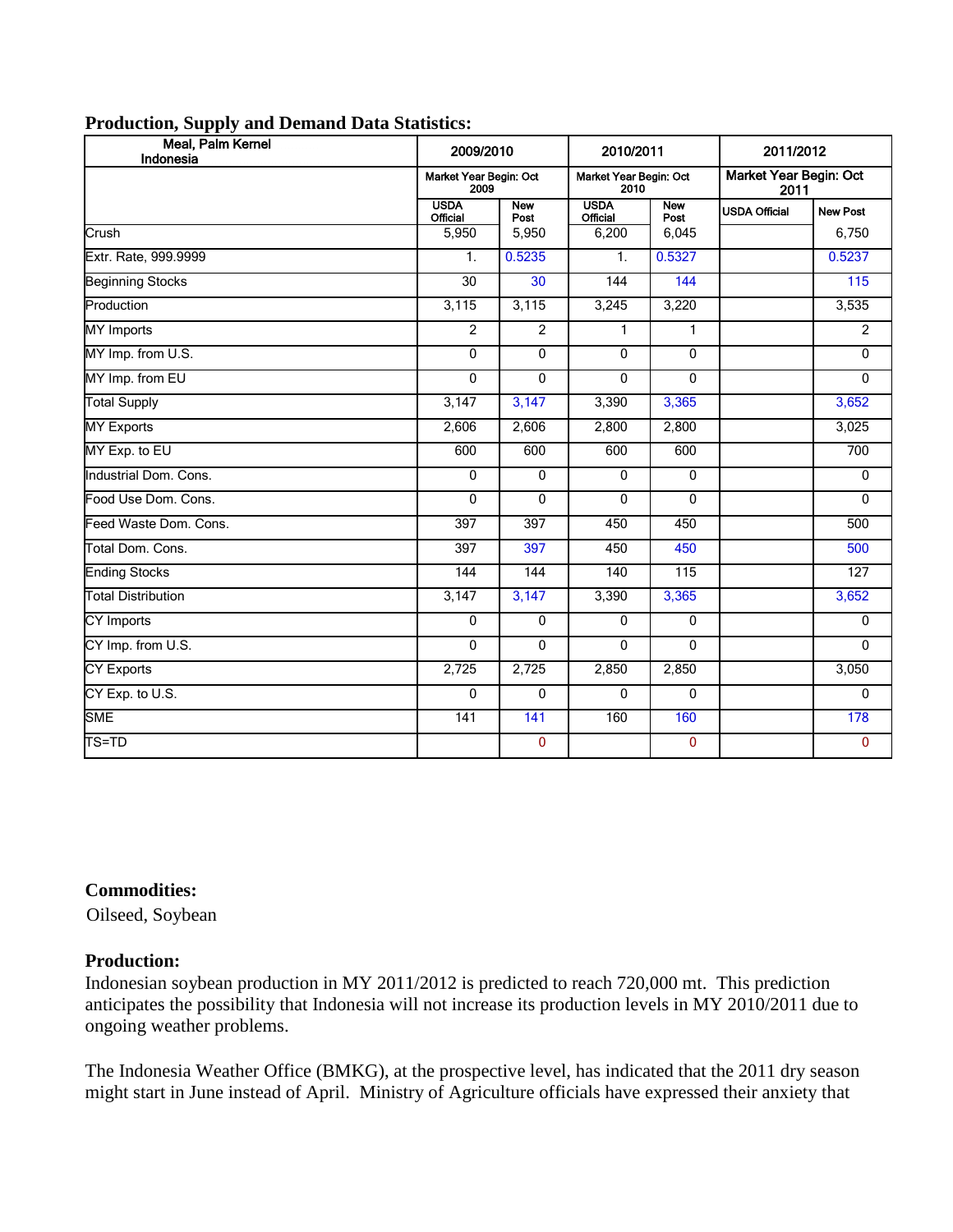Indonesia will not increase soybean production in 2011 due to the unpredicted weather situation. Farmers in the southern areas of West Java typically finish preparing their fields for soybean production by the end of February. When weather cycles are normal, standing crops of soybeans are visible in April, when the dry season typically begins. The fields and beans then begin to dry down and farmers can harvest their crops during the beginning of June. However, because of the recent extraordinary weather, Indonesia's soybean production in MY 2010/2011 remains uncertain. Post reflects uncertainty in Indonesia soybean production recovery in the following scenario:

Provided that the weather patterns are normal, Post predicts that production would increase from 700,000 mt in MY 2009/2010 to 720,000 mt in MY 2010/2011. Post pegs production in MY 2011/2012 at 720,000 mt to take into account the possible production problems in MY 2010/2011.

#### **Consumption:**

As mentioned in our January 2011 oilseeds update, the annual growth of the production of tempeh and tofu – which accounts for a large majority of Indonesian soybean consumption – stands at two to three percent. Smaller food sectors such as soymilk and soy sauce are growing at a higher rate, reportedly up to eight percent.

Based on that growth rate, domestic soybean consumption is predicted to grow to 2.45 mmt in MY 2011/2012.

#### **Trade:**

Stagnant production in the midst of growing consumption will result in higher imports of soybean. Imports of soybeans are expected to grow to 1.73 mmt in MY 2011/2012, of which 91 percent is expected to be imported from the United States.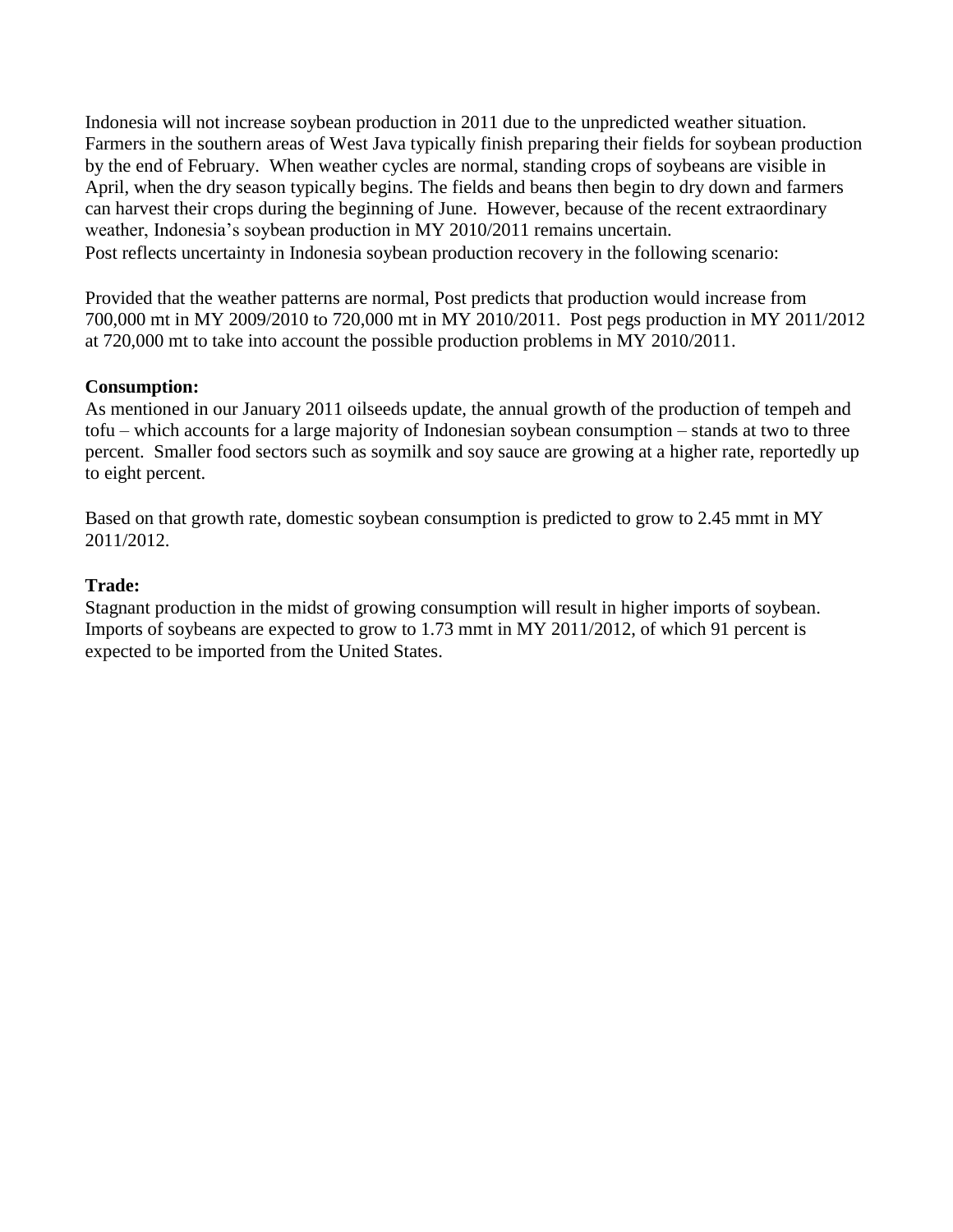| Oilseed, Soybean<br>Indonesia | 2009/2010                      |                    | 2010/2011                      |                    | 2011/2012                      |                 |
|-------------------------------|--------------------------------|--------------------|--------------------------------|--------------------|--------------------------------|-----------------|
|                               | Market Year Begin: Oct<br>2009 |                    | Market Year Begin: Oct<br>2010 |                    | Market Year Begin: Oct<br>2011 |                 |
|                               | <b>USDA</b><br><b>Official</b> | <b>New</b><br>Post | <b>USDA</b><br><b>Official</b> | <b>New</b><br>Post | <b>USDA Official</b>           | <b>New Post</b> |
| Area Planted                  | 540                            | 550                | 550                            | 555                |                                | 555             |
| Area Harvested                | 530                            | 530                | 550                            | 535                |                                | 535             |
| <b>Beginning Stocks</b>       | 100                            | 100                | $\overline{70}$                | 70                 |                                | 50              |
| Production                    | 700                            | 700                | 740                            | 720                |                                | 720             |
| <b>MY</b> Imports             | 1,620                          | 1,620              | 1,635                          | 1,655              |                                | 1,730           |
| MY Imp. from U.S.             | 1,467                          | 1,467              | 1,320                          | 1,500              |                                | 1,575           |
| MY Imp. from EU               | $\mathbf{0}$                   | $\mathbf{0}$       | $\Omega$                       | $\mathbf{0}$       |                                | $\mathbf{0}$    |
| <b>Total Supply</b>           | 2,420                          | 2,420              | 2,445                          | 2,445              |                                | 2,500           |
| <b>MY Exports</b>             | $\mathbf 0$                    | $\mathbf{0}$       | $\mathbf 0$                    | $\mathbf{0}$       |                                | 0               |
| MY Exp. to EU                 | $\overline{0}$                 | $\overline{0}$     | $\Omega$                       | $\mathbf{0}$       |                                | $\mathbf{0}$    |
| Crush                         | $\mathbf 0$                    | $\mathbf 0$        | 0                              | $\mathbf{0}$       |                                | 0               |
| Food Use Dom. Cons.           | 2,300                          | 2,300              | 2,340                          | 2,340              |                                | 2,390           |
| Feed Waste Dom. Cons.         | 50                             | 50                 | 55                             | 55                 |                                | 60              |
| Total Dom. Cons.              | 2,350                          | 2,350              | 2,395                          | 2,395              |                                | 2,450           |
| <b>Ending Stocks</b>          | 70                             | 70                 | 50                             | 50                 |                                | 50              |
| <b>Total Distribution</b>     | 2,420                          | 2,420              | 2,445                          | 2,445              |                                | 2,500           |
| CY Imports                    | 1,630                          | 1,630              | 1,635                          | 1,635              |                                | 1,700           |
| CY Imp. from U.S.             | 1,450                          | 1,450              | 1,320                          | 1,320              |                                | 1,335           |
| <b>CY Exports</b>             | $\mathbf{0}$                   | $\mathbf{0}$       | $\mathbf{0}$                   | $\mathbf{0}$       |                                | $\mathbf{0}$    |
| CY Exp. to U.S.               | $\mathbf{0}$                   | $\mathbf{0}$       | $\mathbf 0$                    | $\mathbf{0}$       |                                | 0               |
| TS=TD                         |                                | $\mathbf{0}$       |                                | $\mathbf{0}$       |                                | $\Omega$        |

#### **Commodities:**

Meal, Soybean

#### **Consumption:**

Soybean meal is mainly used by livestock feed producers in Indonesia. The growing trends in soybean meal consumption correspond with the increase in animal feed production. The increased levels of animal feed production further correspond with Indonesia's rapid economic growth. As more people enter the middle class, more people can afford to pay for meat, eggs and dairy. The Indonesian Feed Millers Association (GPMT) sets their national feed production target at 10.3 mmt in MY 2010/2011. GPMT also projects six percent production growth in livestock feed over the next marketing year.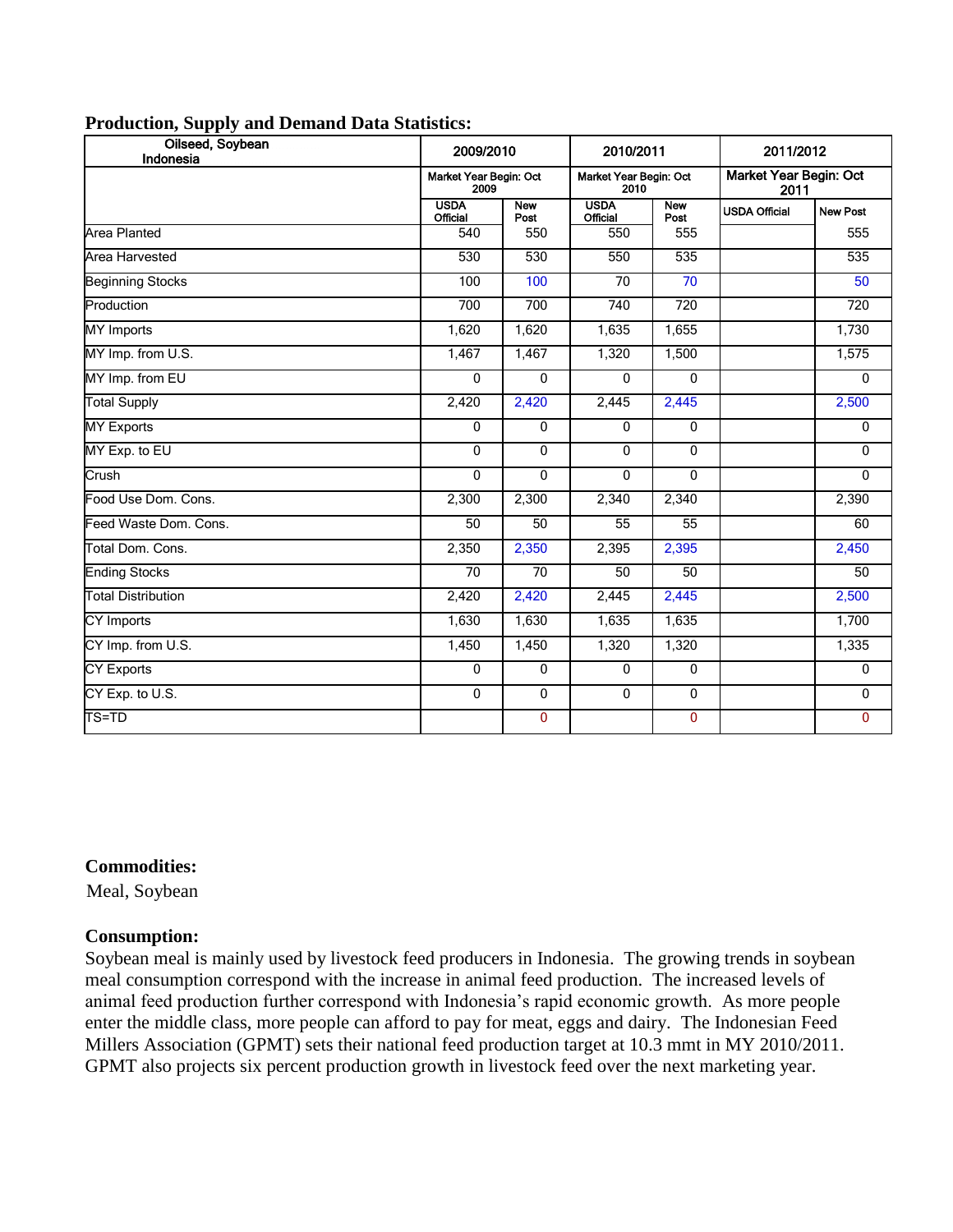Soybean meal, which is used as a source of protein, accounts for 25 percent of total feed ingredient. Based on this information, the feed industry will likely procure nearly 2.58 and 2.74 mmt of soybean meal in MY 2010/2011 and MY 2011/2012 respectively.

## **Trade:**

Limited soybean supplies and the absence of soybean crushing facilities make Indonesia totally dependent on imported soybean meal to satisfy its domestic demand. Indonesia is predicted to import 2.6 and 2.7 mmt of soybean meal in MY 2010/2011 and MY 2011/2012 respectively. The overwhelming majority of Indonesian tofu and tempeh is derived from U.S. soybeans, due to their quality and size, which is desirable for these products. However, Indonesian importers of soybean meal are less concerned about overall quality and tend to be more price sensitive. As a result, a large margin of the soybean meal imported into Indonesia originates from South America.

| Meal, Soybean<br>Indonesia | 2009/2010                                                                                          |                    | 2010/2011                      |                    | 2011/2012            |                           |
|----------------------------|----------------------------------------------------------------------------------------------------|--------------------|--------------------------------|--------------------|----------------------|---------------------------|
|                            | Market Year Begin: Oct<br>Market Year Begin: Oct<br>Market Year Begin: Oct<br>2009<br>2010<br>2011 |                    |                                |                    |                      |                           |
|                            | <b>USDA</b><br><b>Official</b>                                                                     | <b>New</b><br>Post | <b>USDA</b><br><b>Official</b> | <b>New</b><br>Post | <b>USDA Official</b> | <b>New Post</b>           |
| Crush                      | $\Omega$                                                                                           | $\Omega$           | $\mathbf{0}$                   | $\Omega$           |                      | $\mathbf{0}$              |
| Extr. Rate, 999.9999       | $\overline{0}$ .                                                                                   | $\overline{0}$ .   | $\overline{0}$ .               | $\overline{0}$ .   |                      | $\overline{\mathbf{0}}$ . |
| <b>Beginning Stocks</b>    | 65                                                                                                 | 65                 | 45                             | 144                |                      | 169                       |
| Production                 | $\overline{0}$                                                                                     | 0                  | $\mathbf{0}$                   | $\overline{0}$     |                      | $\overline{0}$            |
| <b>MY</b> Imports          | 2,330                                                                                              | 2,504              | 2,600                          | 2,600              |                      | 2,700                     |
| MY Imp. from U.S.          | 225                                                                                                | 533                | 175                            | 175                |                      | 200                       |
| MY Imp. from EU            | $\mathbf{1}$                                                                                       | $\mathbf{1}$       | $\mathbf{1}$                   | $\mathbf{1}$       |                      | $\Omega$                  |
| <b>Total Supply</b>        | 2,395                                                                                              | 2,569              | 2,645                          | 2,744              |                      | 2,869                     |
| <b>MY Exports</b>          | $\Omega$                                                                                           | $\Omega$           | $\mathbf{0}$                   | $\mathbf{0}$       |                      | $\mathbf{0}$              |
| MY Exp. to EU              | $\Omega$                                                                                           | $\mathbf{0}$       | $\mathbf{0}$                   | $\mathbf{0}$       |                      | $\mathbf 0$               |
| Industrial Dom. Cons.      | $\mathbf{0}$                                                                                       | $\overline{0}$     | $\mathbf{0}$                   | $\mathbf{0}$       |                      | $\overline{0}$            |
| Food Use Dom. Cons.        | $\mathbf{0}$                                                                                       | $\mathbf{0}$       | $\mathbf{0}$                   | $\mathbf{0}$       |                      | $\mathbf{0}$              |
| Feed Waste Dom. Cons.      | 2,350                                                                                              | 2,425              | 2,600                          | 2,575              |                      | 2,735                     |
| Total Dom. Cons.           | 2,350                                                                                              | 2,425              | 2,600                          | 2,575              |                      | 2,735                     |
| <b>Ending Stocks</b>       | 45                                                                                                 | 144                | 45                             | 169                |                      | 134                       |
| <b>Total Distribution</b>  | 2,395                                                                                              | 2,569              | 2,645                          | 2,744              |                      | 2,869                     |
| <b>CY Imports</b>          | 2,450                                                                                              | 2,450              | 2,600                          | 2,600              |                      | 2,760                     |
| CY Imp. from U.S.          | 150                                                                                                | 150                | 175                            | 175                |                      | 200                       |
| <b>CY Exports</b>          | $\Omega$                                                                                           | $\mathbf 0$        | 0                              | $\mathbf 0$        |                      | $\mathbf 0$               |
| CY Exp. to U.S.            | $\overline{0}$                                                                                     | $\overline{0}$     | $\mathbf{0}$                   | $\overline{0}$     |                      | $\overline{0}$            |
| <b>SME</b>                 | 2,350                                                                                              | 2,425              | 2,600                          | 2,575              |                      | 2,735                     |
| TS=TD                      |                                                                                                    | $\mathbf 0$        |                                | $\mathbf 0$        |                      | $\mathbf{0}$              |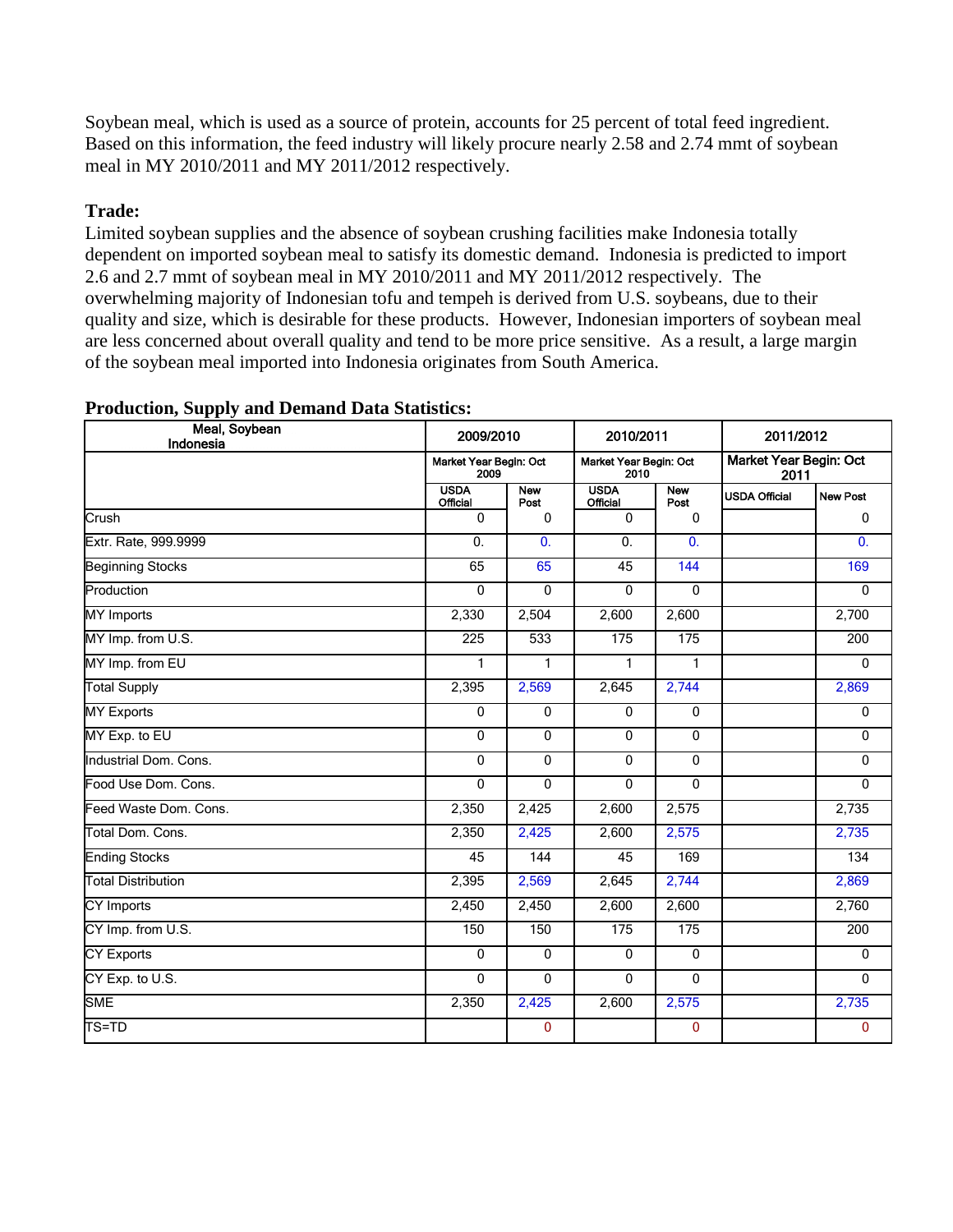Oilseed, Copra

# **Production:**

The availability of copra in Indonesia depends on the following factors:

• Fresh coconut productions

Indonesia fresh coconut production is predicted to decline within the next two years due to stagnant yields and smaller harvested areas. The yields are stagnating as farmers frequently fail to replant and regularly fertilize their trees. Coconut trees have become more of a "backyard crop" in which a single household might own between  $20 - 50$  trees. Farmers who actually specialize in coconut production generally control between  $3 - 5$  hectares of coconut planting land. The areas usually associated with coconut production are Gorontalo, North Sulawesi, Riau, and North Sumatra, in which they use coconuts to produce copra. Conversely, coconut tree logging activities and land conversion has resulted in decreased harvested areas for coconut.

| Indonesian Fresh Coconut Production (dehusked) |                |        |                 |  |  |  |  |  |
|------------------------------------------------|----------------|--------|-----------------|--|--|--|--|--|
| MY                                             | Harvested Area | Yield  | Production (MT) |  |  |  |  |  |
| 2009/10                                        | 3,770,000      | 0.9284 | 3,500,000       |  |  |  |  |  |
| 2010/11                                        | 3,750,000      | 0.9293 | 3,485,000       |  |  |  |  |  |
| 2011/12                                        | 3,735,000      | 0.9277 | 3,465,000       |  |  |  |  |  |

Source: Post estimate from various sources Note: production is measured in copra equivalent

As can be seen on the table, country's coconut production (copra equivalent) is predicted to decline from 3.5 mmt in MY 2009/2010 to 3.485 mmt in MY 2010/2011, and it is expected to further decline to 3.465 mmt in MY 2011/2012.

Other uses of fresh coconut

Industrial uses for fresh coconut are expected to grow over the next two marketing years. The Indonesian food industry, including two large instant coconut milk instant producers, Pulau Sambu and Cocomas, is the major growth driver of industrial consumption of fresh coconut.

|                             | <b>Marketing Year</b><br>(In MT) |           |           |  |  |  |  |  |
|-----------------------------|----------------------------------|-----------|-----------|--|--|--|--|--|
| Type of Use                 | 2009/10                          | 2010/11   | 2011/12   |  |  |  |  |  |
| Direct Use                  | 800,000                          | 760,000   | 735,000   |  |  |  |  |  |
| Copra                       | 1,600,000                        | 1,535,000 | 1,480,000 |  |  |  |  |  |
| <b>Instant Coconut Milk</b> | 235,000                          | 255,000   | 280,000   |  |  |  |  |  |
| Other Food Industry         | 865,000                          | 935,000   | 970,000   |  |  |  |  |  |

Lower supplies of fresh coconuts, combined with higher industrial demand for fresh coconuts, may result in less fresh coconuts available for copra production. Unstable copra prices also contribute to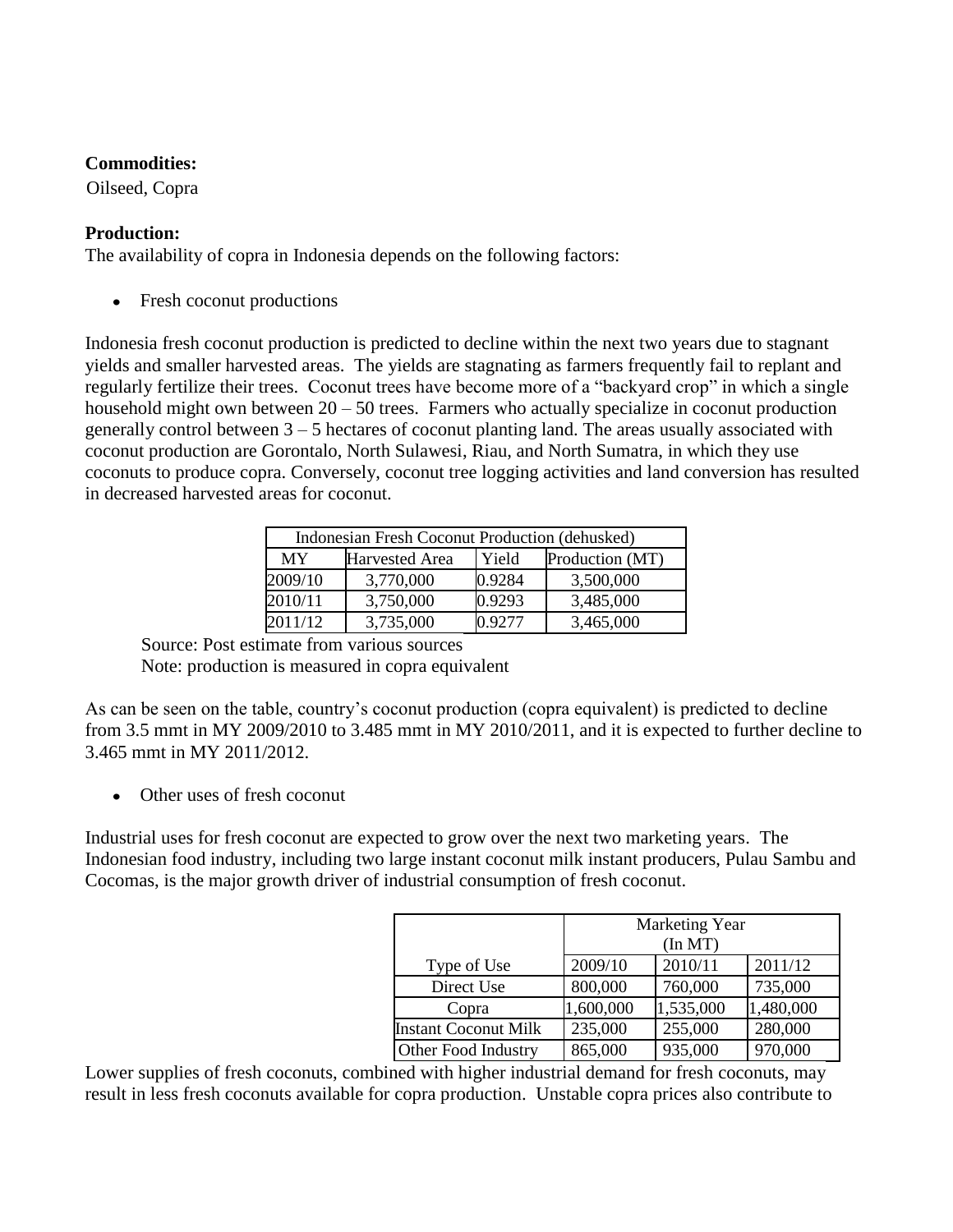lower copra production, as more farmers prefer to sell fresh coconuts instead of processing into copra. Consequently, production of copra is predicted to decline from 1.6 million mt in MY 2009/2010 to 1.535 mmt and 1.48 mmt in MY 2010/2011 and MY 2011/2012 respectively.

**Consumption:**Nearly all production of copra comes from copra crushing facilities, which produce crude coconut oil and copra meal.

**Trade:**A tiny fraction of copra, mostly in North Sulawesi and Gorontalo, is exported to Philippines. Geographically, these two provinces are very close to Philippines.

#### **Policy:**

Indonesia coconut council (DEKINDO) that has been established in 2008 is proposing to government to initiate coconut revitalization program in 2012. The program will include distribution of good coconut seed, replanting and rejuvenation, as well as developing value added products derived from coconut.

| Oilseed, Copra<br>Indonesia | 2009/2010                      |                    | 2010/2011                      |                    | 2011/2012                      |                 |  |
|-----------------------------|--------------------------------|--------------------|--------------------------------|--------------------|--------------------------------|-----------------|--|
|                             | Market Year Begin: Oct<br>2009 |                    | Market Year Begin: Oct<br>2010 |                    | Market Year Begin: Oct<br>2011 |                 |  |
|                             | <b>USDA</b><br><b>Official</b> | <b>New</b><br>Post | <b>USDA</b><br><b>Official</b> | <b>New</b><br>Post | <b>USDA Official</b>           | <b>New Post</b> |  |
| <b>Area Planted</b>         | 0                              | 0                  | $\mathbf 0$                    | 0                  |                                | $\mathbf 0$     |  |
| Area Harvested              | 0                              | 0                  | 0                              | $\overline{0}$     |                                | $\mathbf 0$     |  |
| <b>Trees</b>                | 0                              | 0                  | 0                              | 0                  |                                | $\overline{0}$  |  |
| <b>Beginning Stocks</b>     | 172                            | 172                | 172                            | 172                |                                | 152             |  |
| Production                  | 1,600                          | 1,600              | 1,600                          | 1,535              |                                | 1,480           |  |
| <b>MY</b> Imports           | 0                              | 0                  | $\overline{0}$                 | $\overline{0}$     |                                | $\mathbf 0$     |  |
| MY Imp. from U.S.           | 0                              | 0                  | $\mathbf 0$                    | $\mathbf 0$        |                                | $\mathbf{0}$    |  |
| MY Imp. from EU             | $\overline{0}$                 | $\overline{0}$     | $\overline{0}$                 | $\overline{0}$     |                                | $\overline{0}$  |  |
| <b>Total Supply</b>         | 1,772                          | 1,772              | 1,772                          | 1,707              |                                | 1,632           |  |
| <b>MY Exports</b>           | 40                             | 40                 | 50                             | 50                 |                                | 60              |  |
| MY Exp. to EU               | 0                              | $\mathbf 0$        | 0                              | $\mathbf 0$        |                                | $\mathbf 0$     |  |
| Crush                       | 1,550                          | 1,550              | 1,550                          | 1,495              |                                | 1,440           |  |
| Food Use Dom. Cons.         | 0                              | 0                  | 0                              | 0                  |                                | $\mathbf 0$     |  |
| Feed Waste Dom. Cons.       | 10                             | 10                 | $\overline{10}$                | 10                 |                                | 10              |  |
| Total Dom. Cons.            | 1,560                          | 1,560              | 1,560                          | 1,505              |                                | 1,450           |  |
| <b>Ending Stocks</b>        | 172                            | 172                | 162                            | 152                |                                | 122             |  |
| <b>Total Distribution</b>   | 1,772                          | 1,772              | 1,772                          | 1,707              |                                | 1,632           |  |
| <b>CY Imports</b>           | 0                              | 0                  | $\mathbf 0$                    |                    |                                | $\mathbf{0}$    |  |
| CY Imp. from U.S.           | 0                              | $\mathbf{0}$       | $\mathbf 0$                    |                    |                                | $\Omega$        |  |
| <b>CY Exports</b>           | 50                             | 50                 | 50                             |                    |                                | 60              |  |
| CY Exp. to U.S.             | 0                              | $\overline{0}$     | $\overline{0}$                 |                    |                                | $\overline{0}$  |  |
| TS=TD                       |                                | 0                  |                                | 0                  |                                | $\mathbf{0}$    |  |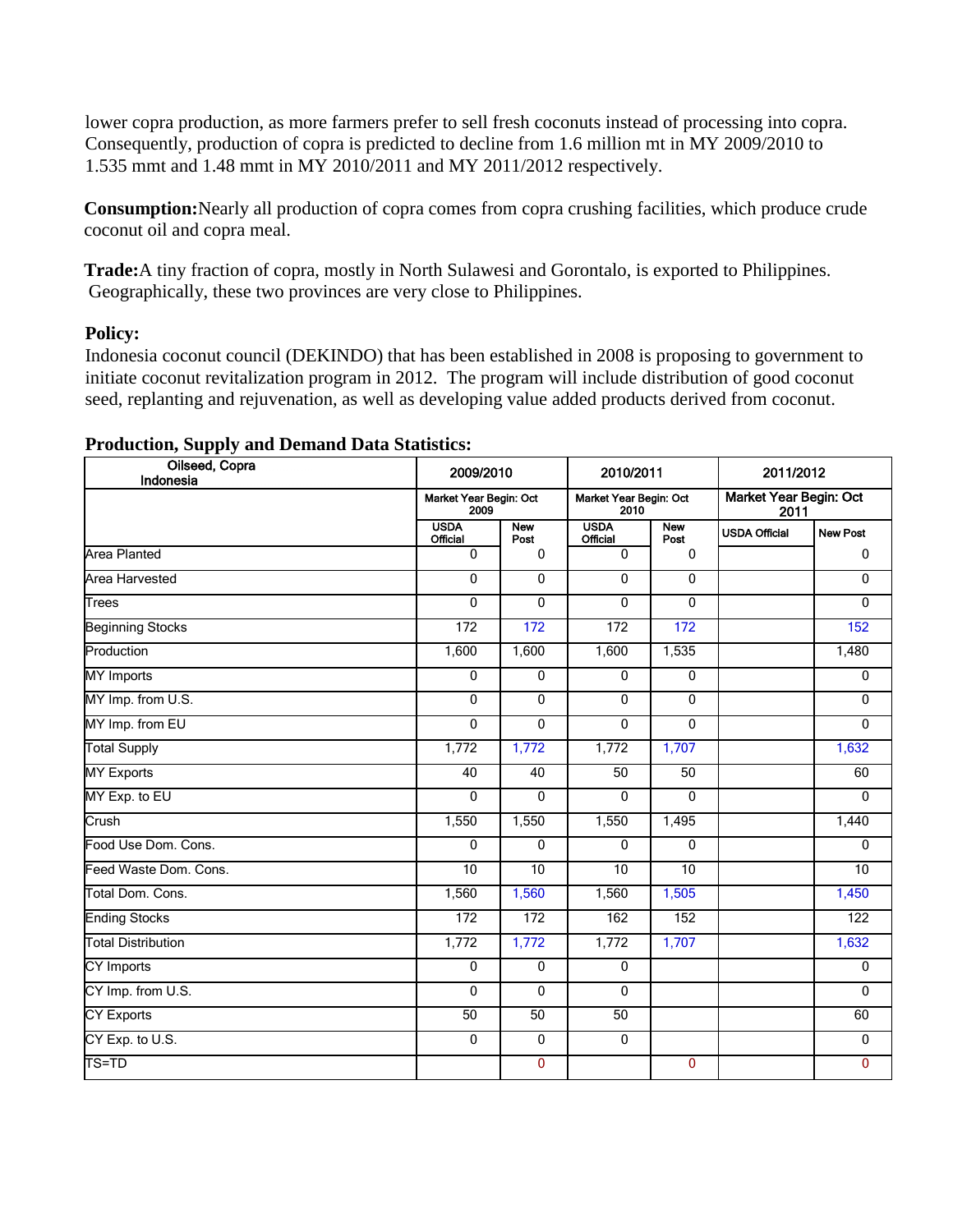Oil, Coconut

## **Production:**

Crude coconut oil (CCO) is extracted from copra. Lower copra availability, therefore, would reduce CCO production. Post estimates a decrease in CCO production from 968,000 mt in MY 2009/2010 to 935 and 900,000 mt in MY 2010/2011 and MY 2011/2012 respectively.

#### **Consumption:**

Less than forty percent of CCO production is used for industrial and food consumption in Indonesia. Food consumption, however, is expected to decline in the next two marketing years as Indonesian household more familiar with palm oil for cooking.

**Trade:**Indonesia is one of the five largest CCO exporting countries. The country exports more than 60 percent of its CCO production. Owing to the decreasing CCO production, the growing export and industrial use of CCO in the next two marketing years would be at the expense of lower food use of CCO.

| Oil, Coconut<br>Indonesia | 2009/2010                                                        |                    | 2010/2011                      |                                | 2011/2012            |                 |
|---------------------------|------------------------------------------------------------------|--------------------|--------------------------------|--------------------------------|----------------------|-----------------|
|                           | Market Year Begin: Oct<br>Market Year Begin: Oct<br>2009<br>2010 |                    |                                | Market Year Begin: Oct<br>2011 |                      |                 |
|                           | <b>USDA</b><br><b>Official</b>                                   | <b>New</b><br>Post | <b>USDA</b><br><b>Official</b> | <b>New</b><br>Post             | <b>USDA Official</b> | <b>New Post</b> |
| Crush                     | 1,550                                                            | 1,550              | 1,550                          | 1,500                          |                      | 1,440           |
| Extr. Rate, 999.9999      | 1.                                                               | 0.6245             | 1.                             | 0.6233                         |                      | 0.625           |
| <b>Beginning Stocks</b>   | 171                                                              | 171                | 264                            | 258                            |                      | 203             |
| Production                | 968                                                              | 968                | 968                            | 935                            |                      | 900             |
| <b>MY</b> Imports         | $\mathbf 0$                                                      | 0                  | $\mathbf{0}$                   | $\mathbf 0$                    |                      | $\mathbf 0$     |
| MY Imp. from U.S.         | $\mathbf{0}$                                                     | 0                  | $\Omega$                       | $\Omega$                       |                      | $\Omega$        |
| MY Imp. from EU           | $\mathbf{0}$                                                     | 0                  | $\Omega$                       | $\Omega$                       |                      | $\mathbf{0}$    |
| <b>Total Supply</b>       | 1,139                                                            | 1,139              | 1,232                          | 1,193                          |                      | 1,103           |
| <b>MY Exports</b>         | 550                                                              | 556                | 620                            | 645                            |                      | 650             |
| MY Exp. to EU             | 165                                                              | 165                | 165                            | 195                            |                      | 200             |
| Industrial Dom. Cons.     | 200                                                              | 200                | 230                            | 230                            |                      | 235             |
| Food Use Dom. Cons.       | 125                                                              | 125                | 150                            | 115                            |                      | 110             |
| Feed Waste Dom, Cons.     | $\mathbf 0$                                                      | 0                  | $\Omega$                       | $\Omega$                       |                      | $\mathbf{0}$    |
| Total Dom. Cons.          | 325                                                              | 325                | 380                            | 345                            |                      | 345             |
| <b>Ending Stocks</b>      | 264                                                              | 258                | 232                            | 203                            |                      | 108             |
| <b>Total Distribution</b> | 1,139                                                            | 1,139              | 1,232                          | 1,193                          |                      | 1,103           |
| CY Imports                | $\mathbf{0}$                                                     | 0                  | $\mathbf{0}$                   | $\mathbf 0$                    |                      | $\mathbf{0}$    |
| CY Imp. from U.S.         | $\mathbf{0}$                                                     | 0                  | $\Omega$                       | $\mathbf 0$                    |                      | $\mathbf{0}$    |
| <b>CY Exports</b>         | 660                                                              | 600                | 660                            | 660                            |                      | 665             |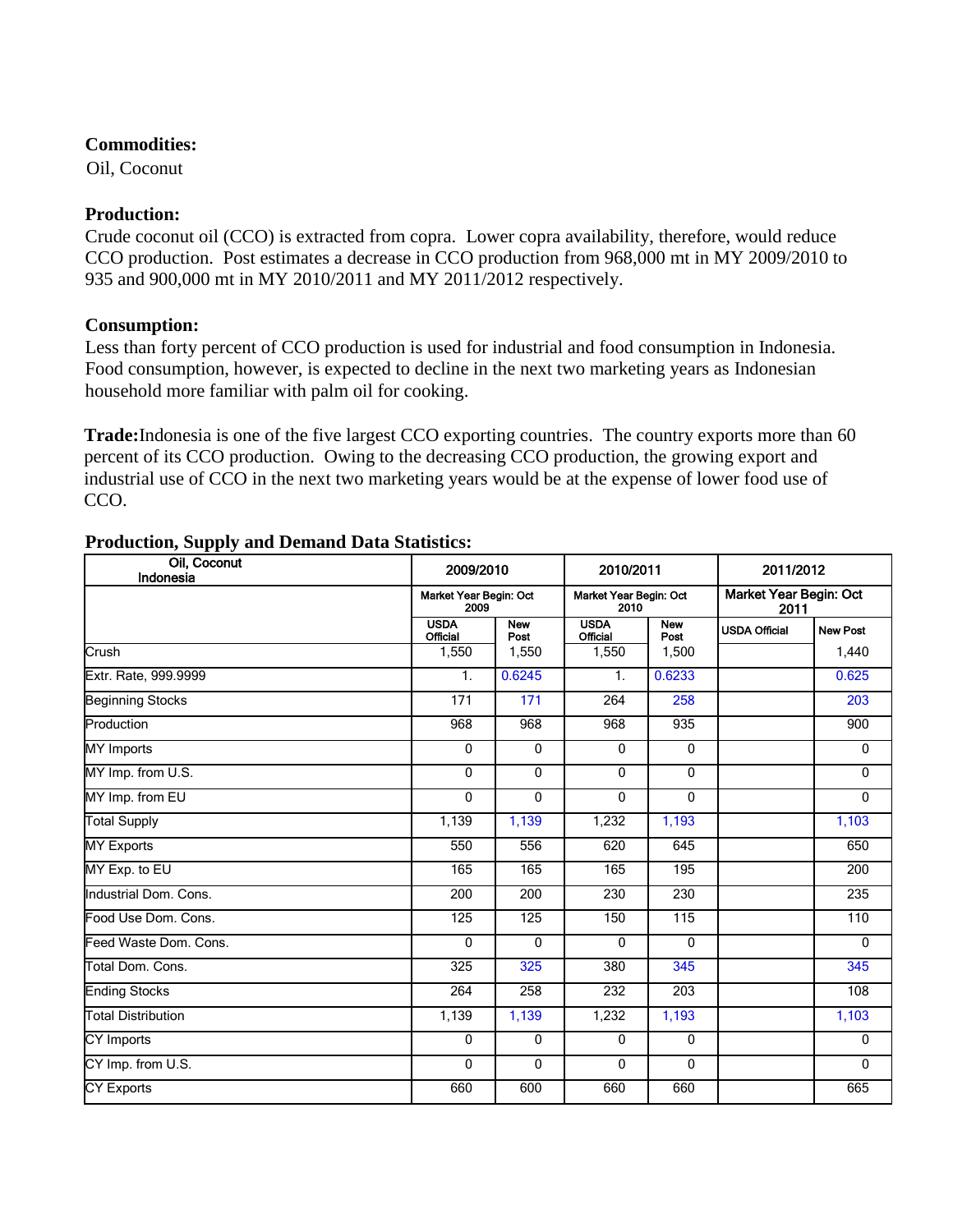| CY Exp. to U.S. |  |  |  |
|-----------------|--|--|--|
| <b>TS=TD</b>    |  |  |  |

Meal, Copra

#### **Production:**

The extraction of crude coconut oil from copra would result in copra meal as a byproduct. Production of copra meal, in parallel with CCO production, is expected to decline from 505,000 mt in MY 2009/2010 to 478,000 and 468,000 mt in MY 2010/2011 and 2011/2012 respectively.

#### **Consumption:**

Nearly half of Indonesia copra meal production is used for animal (cattle) feed. Another half of copra meals are allocated for the export market.

| Meal, Copra<br>Indonesia  | 2009/2010<br>Market Year Begin: Oct<br>2009 |                    | 2010/2011<br>Market Year Begin: Oct<br>2010 |                    | 2011/2012<br>Market Year Begin: Oct<br>2011 |                 |
|---------------------------|---------------------------------------------|--------------------|---------------------------------------------|--------------------|---------------------------------------------|-----------------|
|                           |                                             |                    |                                             |                    |                                             |                 |
|                           | <b>USDA</b><br><b>Official</b>              | <b>New</b><br>Post | <b>USDA</b><br><b>Official</b>              | <b>New</b><br>Post | <b>USDA Official</b>                        | <b>New Post</b> |
| Crush                     | 1,550                                       | 1,550              | 1,550                                       | 1,500              |                                             | 1,440           |
| Extr. Rate, 999.9999      | $\mathbf{0}$ .                              | 0.3258             | 0.                                          | 0.3187             |                                             | 0.325           |
| <b>Beginning Stocks</b>   | 12                                          | 12                 | 3                                           | 15                 |                                             | 23              |
| Production                | 493                                         | 505                | 493                                         | 478                |                                             | 468             |
| <b>MY Imports</b>         | $\mathbf 0$                                 | $\overline{0}$     | $\mathbf 0$                                 | 0                  |                                             | 0               |
| MY Imp. from U.S.         | 0                                           | $\mathbf{0}$       | 0                                           | $\Omega$           |                                             | $\Omega$        |
| MY Imp. from EU           | $\mathbf{0}$                                | $\mathbf 0$        | 0                                           | 0                  |                                             | 0               |
| <b>Total Supply</b>       | 505                                         | 517                | 496                                         | 493                |                                             | 491             |
| <b>MY Exports</b>         | 250                                         | 250                | 250                                         | 235                |                                             | 235             |
| MY Exp. to EU             | $\overline{15}$                             | $\overline{15}$    | $\Omega$                                    | $\mathbf{0}$       |                                             | $\Omega$        |
| Industrial Dom. Cons.     | $\mathbf{0}$                                | $\mathbf 0$        | $\mathbf{0}$                                | $\mathbf 0$        |                                             | $\mathbf{0}$    |
| Food Use Dom. Cons.       | $\Omega$                                    | $\mathbf{0}$       | 0                                           | $\mathbf 0$        |                                             | $\mathbf 0$     |
| Feed Waste Dom. Cons.     | 252                                         | 252                | 243                                         | 235                |                                             | 225             |
| Total Dom. Cons.          | 252                                         | 252                | 243                                         | 235                |                                             | 225             |
| <b>Ending Stocks</b>      | 3                                           | 15                 | 3                                           | 23                 |                                             | 31              |
| <b>Total Distribution</b> | 505                                         | 517                | 496                                         | 493                |                                             | 491             |
| CY Imports                | $\mathbf 0$                                 | $\mathbf 0$        | $\mathbf 0$                                 | $\mathbf 0$        |                                             | $\mathbf{0}$    |
| CY Imp. from U.S.         | 0                                           | $\mathbf 0$        | 0                                           | 0                  |                                             | 0               |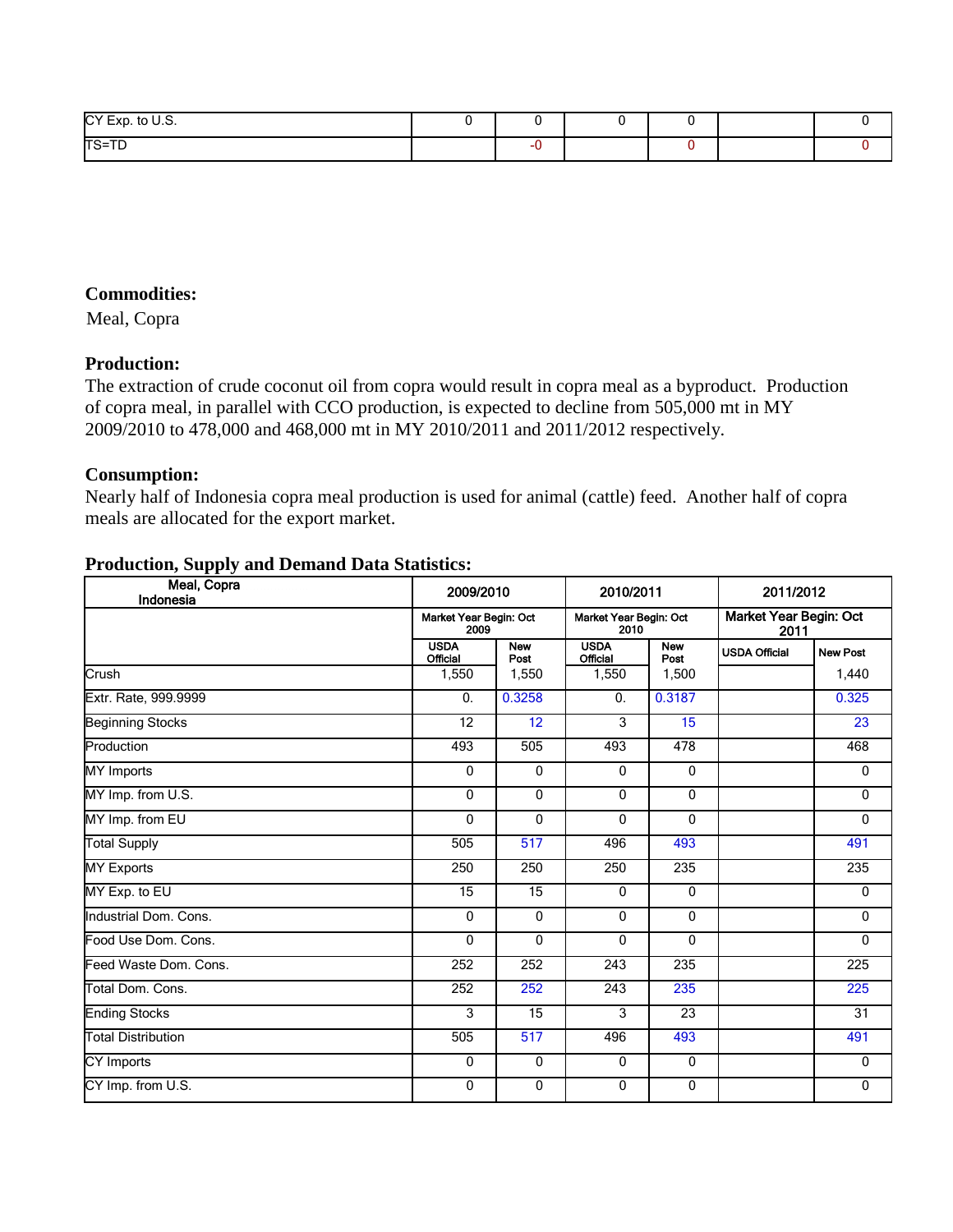| <b>CY Exports</b> | 225 | 225 | 240 | 230 | 230 |
|-------------------|-----|-----|-----|-----|-----|
| CY Exp. to U.S.   | u   | U   | v   |     |     |
| <b>SME</b>        | 114 | 114 | 110 | 106 | 102 |
| <b>TS=TD</b>      |     | 0   |     |     |     |

Oilseed, Peanut

#### **Production:**

Indonesia produced 1.15 mmt of peanuts that were harvested from 700,000 hectares of harvested area in MY 2009/2010. Production is predicted to slightly decline by 70,000 mt to 1.08 mmt in MY 2010/2011 due to possible unfavorable weather condition (read: higher rainfall). As the weather may back to normal, production recovery is expected to take a place in MY 2011/2012.

#### **Consumption:**

Most of peanut production is dedicated to food use. Indonesian traditional foods often include peanut sauces for condiments. Indonesian peanut consumption, therefore, will grow in parallel with population growth.

Stagnant production, in combination with growing food use, will result in smaller peanuts that are allocated for animal feed use and crushing.

# **Trade:**

Indonesia experienced trade deficit of peanuts at minus 195,000 mt in MY 2009/2010. Production drop is expected to widen trade deficit to 292,000 mt in MY 2010/2011. The deficit will slightly drop to 250,000 mt in MY 2011/2012 thanks to possible production recovery.